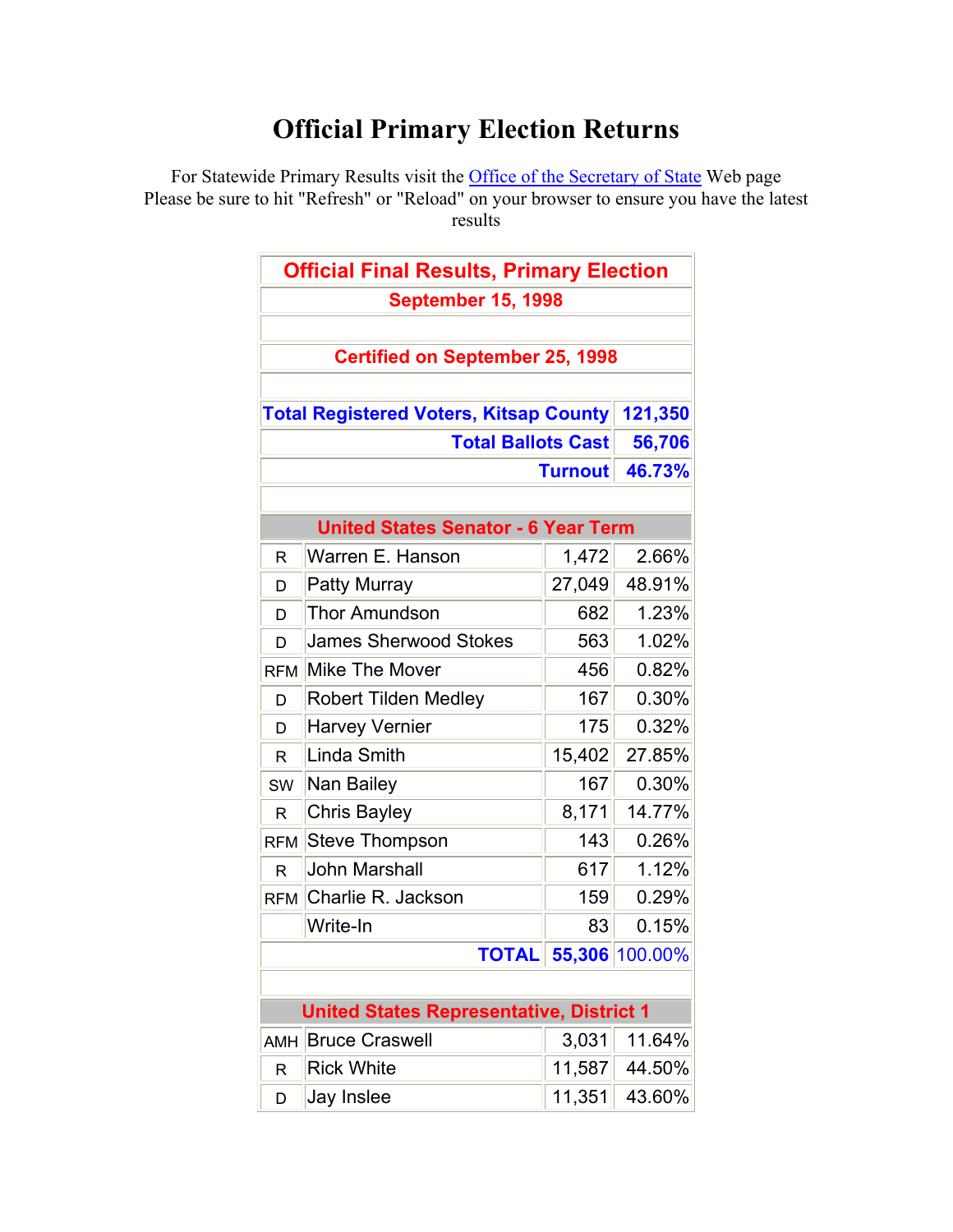|                                                      | Write-In                                             | 67     | 0.26%                       |
|------------------------------------------------------|------------------------------------------------------|--------|-----------------------------|
|                                                      |                                                      |        | <b>TOTAL 26,036 100.00%</b> |
|                                                      |                                                      |        |                             |
| <b>United States Representative, District 6</b>      |                                                      |        |                             |
| D                                                    | <b>Norm Dicks</b>                                    | 21,194 | 73.82%                      |
| R                                                    | <b>Bob Lawrence</b>                                  | 3,461  | 12.05%                      |
| R                                                    | Donald L. Bilderback                                 | 2,411  | 8.40%                       |
| R                                                    | William L. Worthington                               | 1,562  | 5.44%                       |
|                                                      | Write-In                                             | 83     | 0.29%                       |
|                                                      | <b>TOTAL</b>                                         |        | 28,711 100.00%              |
|                                                      |                                                      |        |                             |
| <b>State Representative, District 23, Position 1</b> |                                                      |        |                             |
| D                                                    | <b>Phil Rockefeller</b>                              | 13,883 | 45.43%                      |
| R                                                    | Paul Zellinsky, Sr.                                  |        | 13,047 42.70%               |
| AMH                                                  | Jim Almond                                           | 3,456  | 11.31%                      |
|                                                      | Write-In                                             | 171    | 0.56%                       |
|                                                      | <b>TOTAL</b>                                         |        | 30,557 100.00%              |
|                                                      |                                                      |        |                             |
|                                                      | <b>State Representative, District 23, Position 2</b> |        |                             |
| D                                                    | <b>Charles Bickel</b>                                | 11,794 | 38.88%                      |
| R                                                    | Karen Schmidt                                        | 16,013 | 52.79%                      |
|                                                      | Write-In                                             | 2,528  | 8.33%                       |
|                                                      | <b>TOTAL</b>                                         |        | 30,335 100.00%              |
|                                                      |                                                      |        |                             |
|                                                      | <b>State Senator, District 26</b>                    |        |                             |
| D                                                    | <b>Beth Wilson</b>                                   | 6,192  | 42.23%                      |
| R                                                    | <b>Bob Oke</b>                                       | 8,457  | 57.68%                      |
|                                                      | Write-In                                             | 14     | 0.10%                       |
|                                                      | <b>TOTAL</b>                                         |        | 14,663 100.00%              |
|                                                      |                                                      |        |                             |
| <b>State Representative, District 26, Position 1</b> |                                                      |        |                             |
| R                                                    | Lois McMahan                                         | 5,214  | 35.97%                      |
| R                                                    | A. Donald Nelson                                     | 2,186  | 15.08%                      |
| D                                                    | Patricia Lantz                                       | 7,060  | 48.71%                      |
|                                                      | Write-In                                             | 34     | 0.23%                       |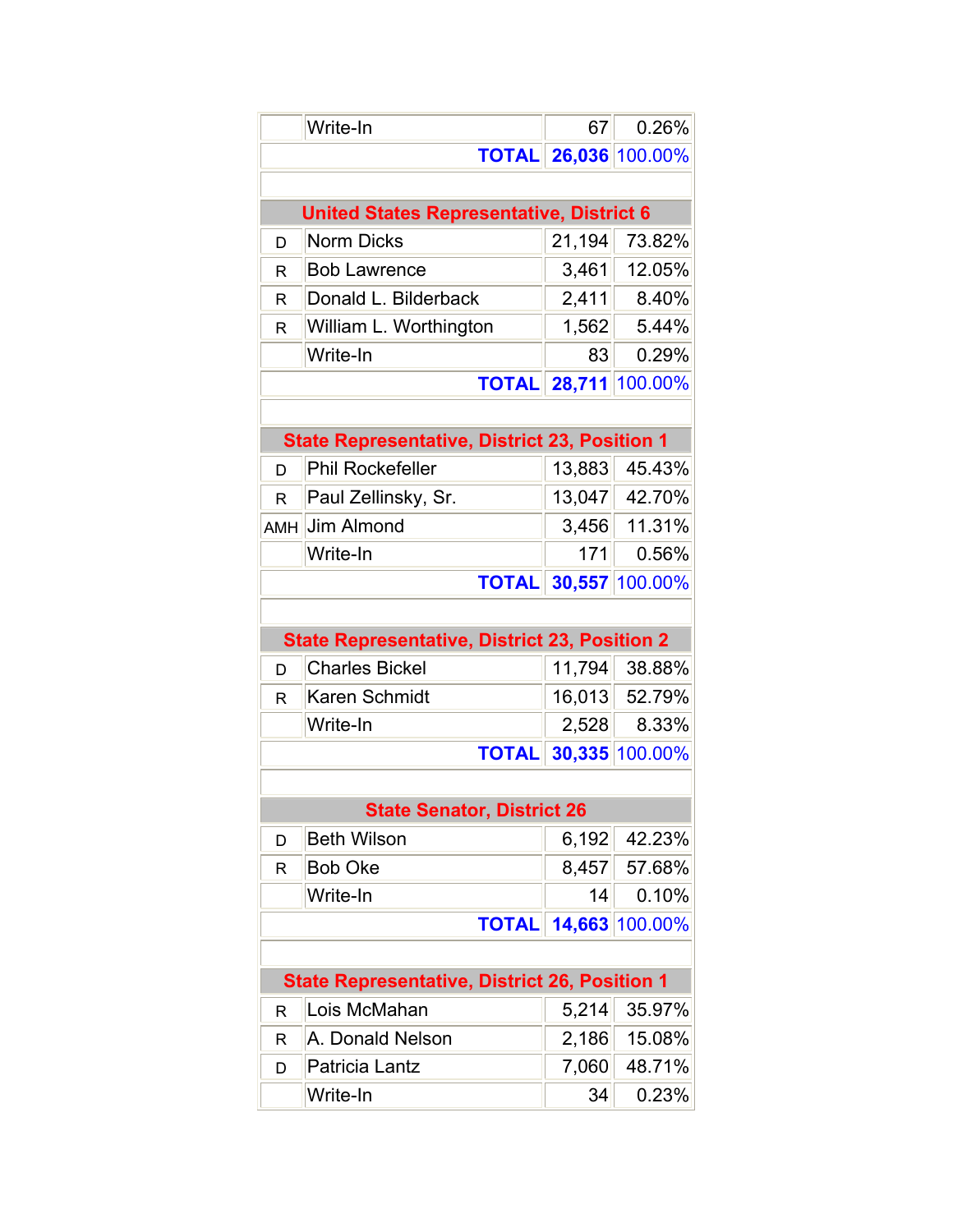|   | <b>TOTAL</b>                                         |  |        | 14,494 100.00% |
|---|------------------------------------------------------|--|--------|----------------|
|   |                                                      |  |        |                |
|   | <b>State Representative, District 26, Position 2</b> |  |        |                |
| D | Jim Shea                                             |  | 5,720  | 40.12%         |
| R | <b>Tom Huff</b>                                      |  |        | 8,513 59.72%   |
|   | Write-In                                             |  | 23     | 0.16%          |
|   | <b>TOTAL</b>                                         |  | 14,256 | 100.00%        |
|   |                                                      |  |        |                |
|   | <b>State Senator, District 35</b>                    |  |        |                |
| D | <b>Tim Sheldon</b>                                   |  | 8,164  | 96.84%         |
|   | Write-In                                             |  | 266    | 3.16%          |
|   | <b>TOTAL</b>                                         |  | 8,430  | 100.00%        |
|   |                                                      |  |        |                |
|   | <b>State Representative, District 35, Position 1</b> |  |        |                |
| R | Peggy Johnson                                        |  | 5,824  | 57.86%         |
| D | Kathy Haigh                                          |  | 4,220  | 41.93%         |
|   | Write-In                                             |  | 21     | 0.21%          |
|   | <b>TOTAL</b>                                         |  | 10,065 | 100.00%        |
|   |                                                      |  |        |                |
|   | <b>State Representative, District 35, Position 2</b> |  |        |                |
| D | <b>Fred Finn</b>                                     |  | 2,834  | 28.92%         |
| R | Dick Taylor                                          |  | 3,678  | 37.53%         |
| D | William "Ike" Eickmeyer                              |  | 3,254  | 33.21%         |
|   | Write-In                                             |  | 33     | 0.34%          |
|   | <b>TOTAL</b>                                         |  |        | 9,799 100.00%  |
|   |                                                      |  |        |                |
|   | <b>Kitsap County Commissioner, District 3</b>        |  |        |                |
| D | Dave Peterson                                        |  | 4,049  | 26.97%         |
| D | <b>Tim Botkin</b>                                    |  | 4,587  | 30.55%         |
| R | Carl Johnson                                         |  | 6,355  | 42.32%         |
|   | Write-In                                             |  | 24     | 0.16%          |
|   | <b>TOTAL</b>                                         |  |        | 15,015 100.00% |
|   |                                                      |  |        |                |
|   | <b>Kitsap County Assessor</b>                        |  |        |                |
| D | David Farr                                           |  | 22,041 | 41.83%         |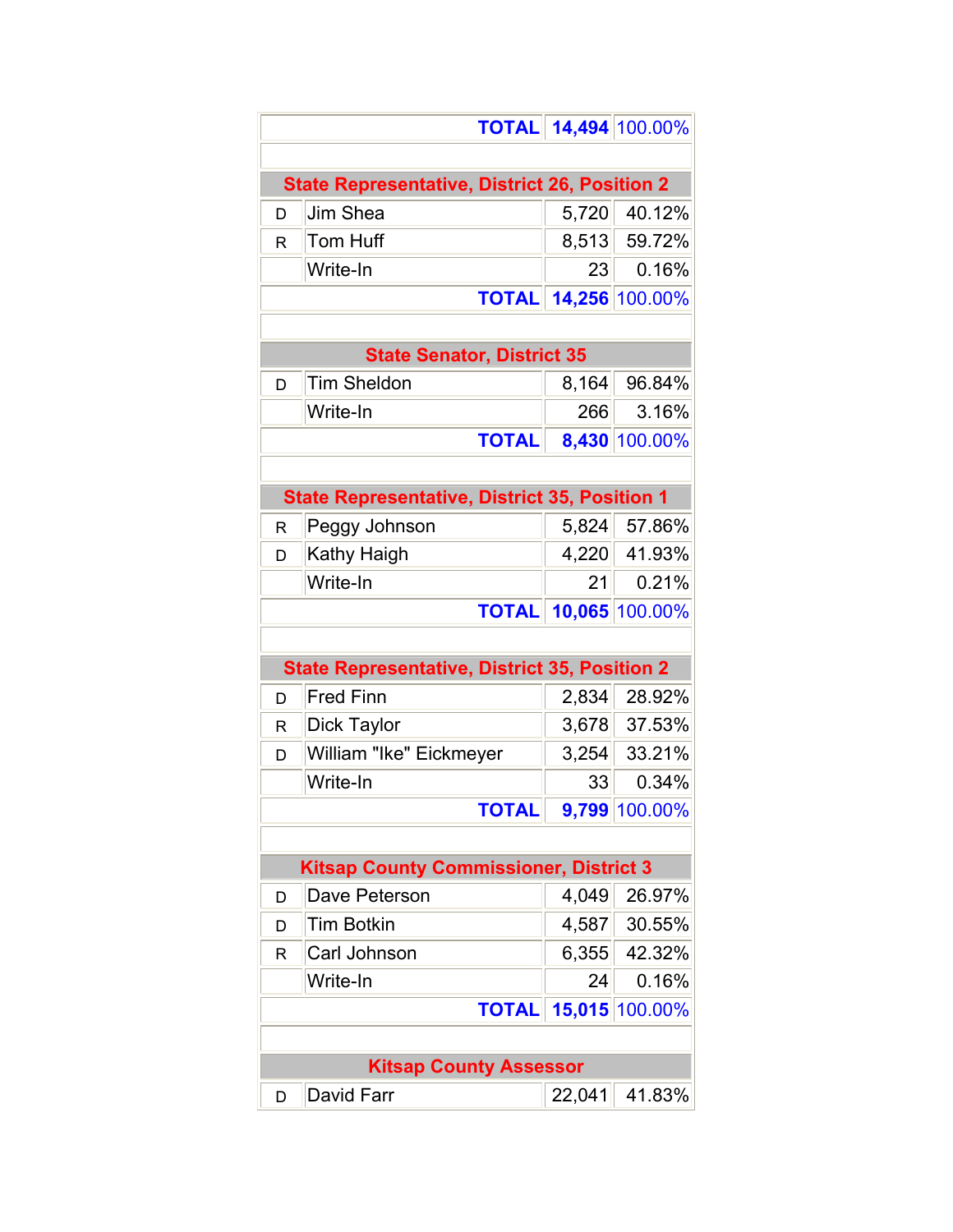| R                            | <b>Michael Butts</b>                      | 8,658  | 16.43%         |  |
|------------------------------|-------------------------------------------|--------|----------------|--|
| R                            | <b>Jim Avery</b>                          | 21,911 | 41.59%         |  |
|                              | Write-In                                  | 79     | 0.15%          |  |
|                              | <b>TOTAL</b>                              | 52,689 | 100.00%        |  |
|                              |                                           |        |                |  |
|                              | <b>Kitsap County Auditor</b>              |        |                |  |
| D                            | Karen Flynn                               | 44,858 | 98.41%         |  |
|                              | Write-In                                  | 727    | 1.59%          |  |
|                              | <b>TOTAL</b>                              |        | 45,585 100.00% |  |
|                              |                                           |        |                |  |
|                              | <b>Kitsap County Clerk</b>                |        |                |  |
| R                            | Rocky Brannan                             | 23,361 | 45.74%         |  |
| D                            | Dean Logan                                | 27,645 | 54.13%         |  |
|                              | Write-In                                  | 67     | 0.13%          |  |
|                              | <b>TOTAL</b>                              |        | 51,073 100.00% |  |
|                              |                                           |        |                |  |
| <b>Kitsap County Coroner</b> |                                           |        |                |  |
| D                            | <b>Steve Pedersen</b>                     | 7,017  | 13.68%         |  |
| D                            | Rene' La Polla                            | 12,617 | 24.60%         |  |
| D                            | Roy Alloway                               | 4,034  | 7.87%          |  |
| D                            | Del McNeal                                | 4,836  | 9.43%          |  |
| R                            | <b>Greg Sandstrom</b>                     | 22,680 | 44.22%         |  |
|                              | Write-In                                  | 105    | 0.20%          |  |
|                              | <b>TOTAL</b>                              | 51,289 | 100.00%        |  |
|                              |                                           |        |                |  |
|                              | <b>Kitsap County Prosecuting Attorney</b> |        |                |  |
| D                            | <b>Russ Hauge</b>                         | 41,504 | 98.13%         |  |
|                              | Write-In                                  | 789    | 1.87%          |  |
|                              | 42,293 100.00%<br><b>TOTAL</b>            |        |                |  |
|                              |                                           |        |                |  |
| <b>Kitsap County Sheriff</b> |                                           |        |                |  |
| D                            | <b>Steve Boyer</b>                        | 17,334 | 32.42%         |  |
| R                            | Kent Boekweg                              | 6,484  | 12.13%         |  |
| D                            | <b>Mike Davis</b>                         | 14,949 | 27.96%         |  |
| R                            | <b>Rocky Wallace</b>                      | 3,370  | 6.30%          |  |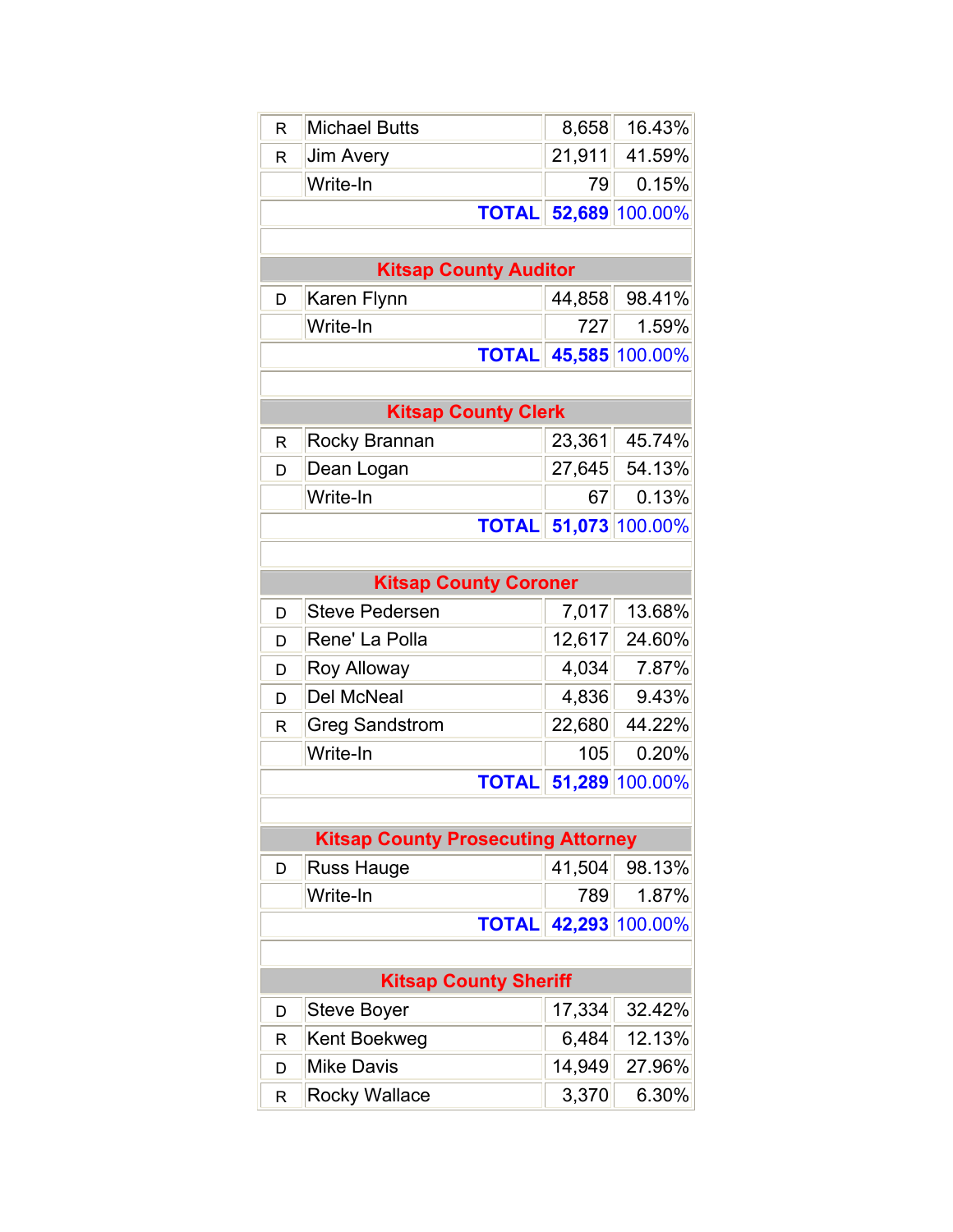| R                                                  | <b>Charles Avery</b>                           | 6,420  | 12.01%         |
|----------------------------------------------------|------------------------------------------------|--------|----------------|
| D                                                  | <b>Kathy Collings</b>                          | 4,826  | 9.02%          |
|                                                    | Write-In                                       | 91     | 0.17%          |
| <b>TOTAL</b>                                       |                                                |        | 53,474 100.00% |
|                                                    |                                                |        |                |
|                                                    | <b>Kitsap County Treasurer</b>                 |        |                |
| D                                                  | <b>Sharon Shrader</b>                          | 41,260 | 98.67%         |
|                                                    | Write-In                                       | 555    | 1.33%          |
| <b>TOTAL</b>                                       |                                                |        | 41,815 100.00% |
|                                                    |                                                |        |                |
|                                                    | <b>State Supreme Court Justice, Position 1</b> |        |                |
| <b>NP</b>                                          | <b>Faith Ireland</b>                           | 17,027 | 36.71%         |
| <b>NP</b>                                          | James Patrick "Jim" Foley                      | 6,605  | 14.24%         |
| <b>NP</b>                                          | Douglas J. Smith                               | 4,709  | 10.15%         |
| <b>NP</b>                                          | <b>Eric Nielsen</b>                            | 2,331  | 5.03%          |
| <b>NP</b>                                          | <b>Kris Sundberg</b>                           | 8,062  | 17.38%         |
| <b>NP</b>                                          | <b>Glen Prior</b>                              | 1,158  | 2.50%          |
| <b>NP</b>                                          | Hugh Spitzer                                   | 6,363  | 13.72%         |
|                                                    | Write-In                                       | 126    | 0.27%          |
| 46,381<br>100.00%<br><b>TOTAL</b>                  |                                                |        |                |
|                                                    |                                                |        |                |
|                                                    | <b>State Supreme Court Justice, Position 5</b> |        |                |
| <b>NP</b>                                          | <b>Jim Bates</b>                               | 15,587 | 34.33%         |
| <b>NP</b>                                          | Linda Callahan McCaslin                        | 9,982  | 21.99%         |
| <b>NP</b>                                          | Barbara Madsen                                 | 19,683 | 43.36%         |
|                                                    | Write-In                                       | 147    | 0.32%          |
|                                                    | <b>TOTAL</b>                                   |        | 45,399 100.00% |
|                                                    |                                                |        |                |
| <b>State Supreme Court Justice, Position 6</b>     |                                                |        |                |
| <b>NP</b>                                          | Greg Canova                                    | 18,238 | 40.28%         |
| <b>NP</b>                                          | <b>Richard B. Sanders</b>                      | 26,859 | 59.33%         |
|                                                    | Write-In                                       | 177    | 0.39%          |
| 45,274 100.00%<br><b>TOTAL</b>                     |                                                |        |                |
|                                                    |                                                |        |                |
| <b>Kitsap County District Court Judge, Dept. 3</b> |                                                |        |                |